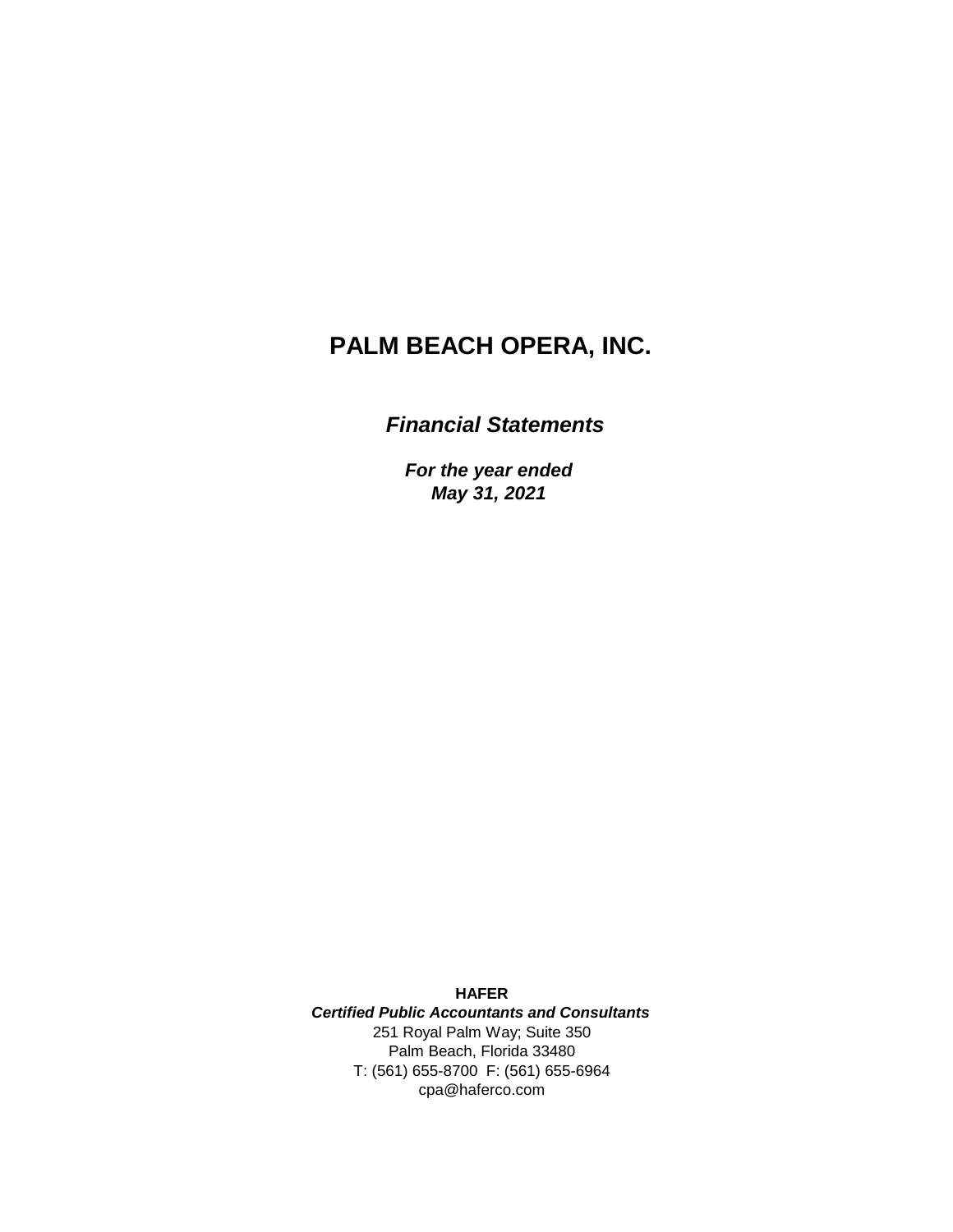## **CONTENTS**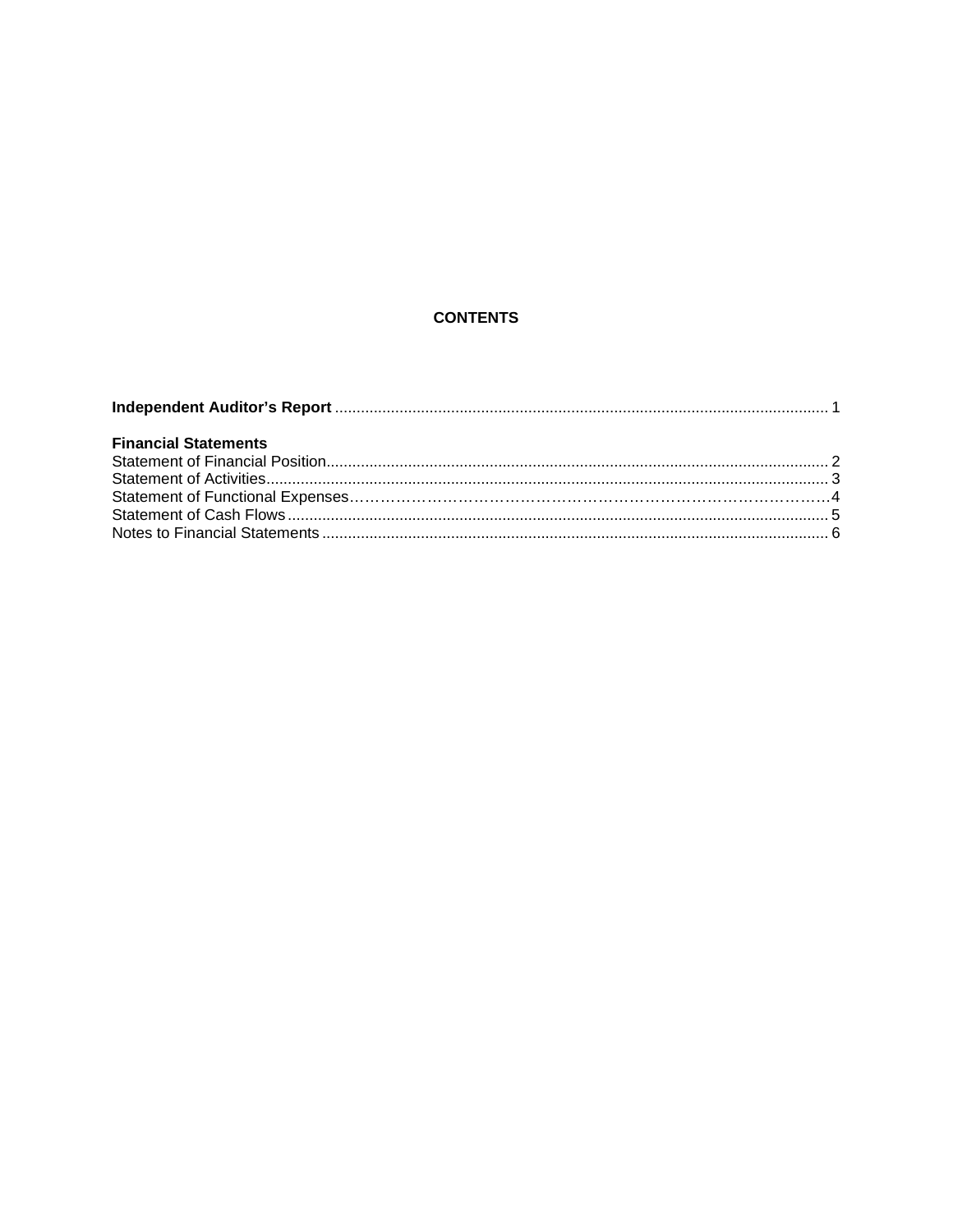

Certified Public Accountants and Consultants 251 ROYAL PALM WAY, SUITE 350

PALM BEACH, FLORIDA 33480

TELEPHONE (561) 655-8700 FACSIMILE (56I) 655-6964 WWW. HAFFRCPAS.COM

## **INDEPENDENT AUDITOR'S REPORT**

To the Board of Directors PALM BEACH OPERA, Inc.

We have audited the accompanying financial statements of PALM BEACH OPERA, Inc. ("the Opera"), which comprise the statement of position as of May 31, 2021, and the related statement of activities and changes in net assets, functional expenses and cash flows for the year then ended, and the related notes to the financial statements.

#### **Management's Responsibility for the Financial Statements**

Management is responsible for the preparation and fair presentation of these financial statements in accordance with accounting principles generally accepted in the United States of America; this includes the design, implementation, and maintenance of internal control relevant to the preparation and fair presentation of financial statements that are free from material misstatement, whether due to fraud or error.

#### **Auditor's Responsibility**

Our responsibility is to express an opinion on these financial statements based on our audit. We conducted our audit in accordance with auditing standards generally accepted in the United States of America. Those standards require that we plan and perform the audit to obtain reasonable assurance about whether the financial statements are free of material misstatement.

An audit involves performing procedures to obtain audit evidence about the amounts and disclosures in the financial statements. The procedures selected depend on the auditor's judgment, including the assessment of the risks of material misstatement of the financial statements, whether due to fraud or error. In making those risk assessments, the auditor considers internal control relevant to the entity's preparation and fair presentation of the financial statements in order to design audit procedures that are appropriate in the circumstances, but not for the purpose of expressing an opinion on the effectiveness of the entity's internal control. Accordingly, we express no such opinion. An audit also includes evaluating the appropriateness of accounting policies used and the reasonableness of significant accounting estimates made by management, as well as evaluating the overall presentation of the financial statements.

We believe that the audit evidence we have obtained is sufficient and appropriate to provide a basis for our audit opinion.

#### **Opinion**

In our opinion, the financial statements referred to above present fairly, in all material respects, the financial position of PALM BEACH OPERA, Inc. as of May 31, 2021, and the changes in its net assets and its cash flows for the year then ended in conformity with accounting principles generally accepted in the United States of America.

a LLC

Palm Beach, Florida September 23, 2021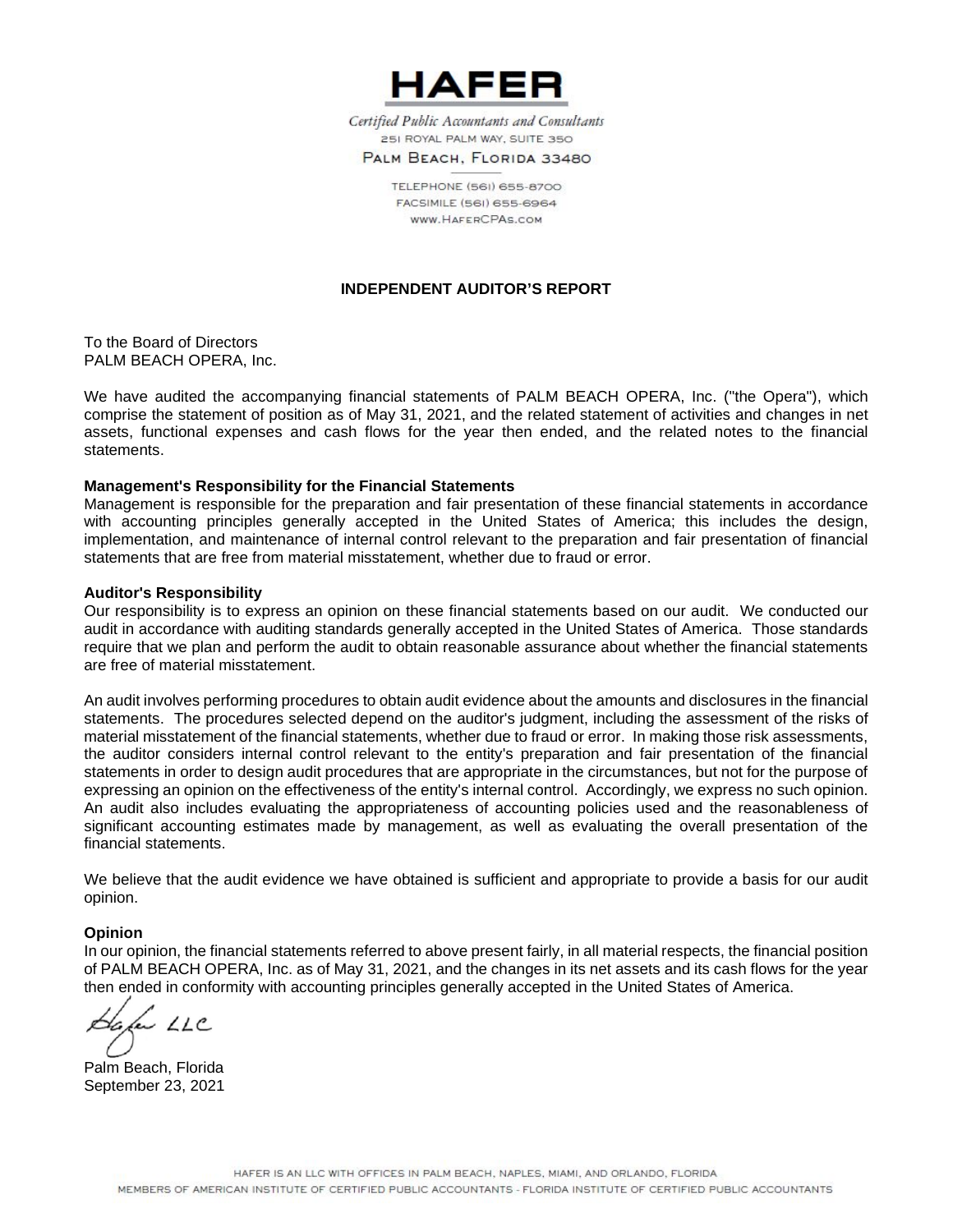## **PALM BEACH OPERA, INC. STATEMENT OF FINANCIAL POSITION** *May 31, 2021*

## **Assets**

| Cash and cash equivalents<br>Certificates of deposit - Florida Cultural Endowment Program Fund (Notes 4 and 14)<br>Pledges receivable (Note 5)<br>Grants receivable<br>Prepaid expenses<br>Property and equipment, net (Note 6)<br>Beneficial interest in perpetual trust (Notes 7, 9 and 14)<br>Beneficial interest in remainder trust (Notes 8, 9 and 14)<br>Other assets | \$ | 2,393,102<br>1,224,330<br>940,085<br>255,027<br>73,743<br>123,210<br>301,105<br>163,990<br>135,629 |
|-----------------------------------------------------------------------------------------------------------------------------------------------------------------------------------------------------------------------------------------------------------------------------------------------------------------------------------------------------------------------------|----|----------------------------------------------------------------------------------------------------|
| <b>Total assets</b>                                                                                                                                                                                                                                                                                                                                                         | P  | 5,610,221                                                                                          |
| <b>Liabilities and net assets</b>                                                                                                                                                                                                                                                                                                                                           |    |                                                                                                    |
| Accounts payable and accrued expenses<br>Deferred revenues<br>Note payable (Note 12)                                                                                                                                                                                                                                                                                        | \$ | 85,013<br>382,478<br>225,450                                                                       |
| <b>Total liabilities</b>                                                                                                                                                                                                                                                                                                                                                    |    | 692,941                                                                                            |
| <b>Net assets</b>                                                                                                                                                                                                                                                                                                                                                           |    |                                                                                                    |
| Net assets without donor restrictions:<br>Board designated (Note 15)<br>Undesignated                                                                                                                                                                                                                                                                                        |    | 853,768<br>1,310,947                                                                               |
| Total net assets without donor restrictions<br>Net assets with donor restrictions (Note 14)                                                                                                                                                                                                                                                                                 |    | 2,164,715<br>2,752,565                                                                             |
|                                                                                                                                                                                                                                                                                                                                                                             |    |                                                                                                    |
| Total net assets                                                                                                                                                                                                                                                                                                                                                            |    | 4,917,280                                                                                          |
| <b>Total liabilities and net assets</b>                                                                                                                                                                                                                                                                                                                                     | \$ | 5,610,221                                                                                          |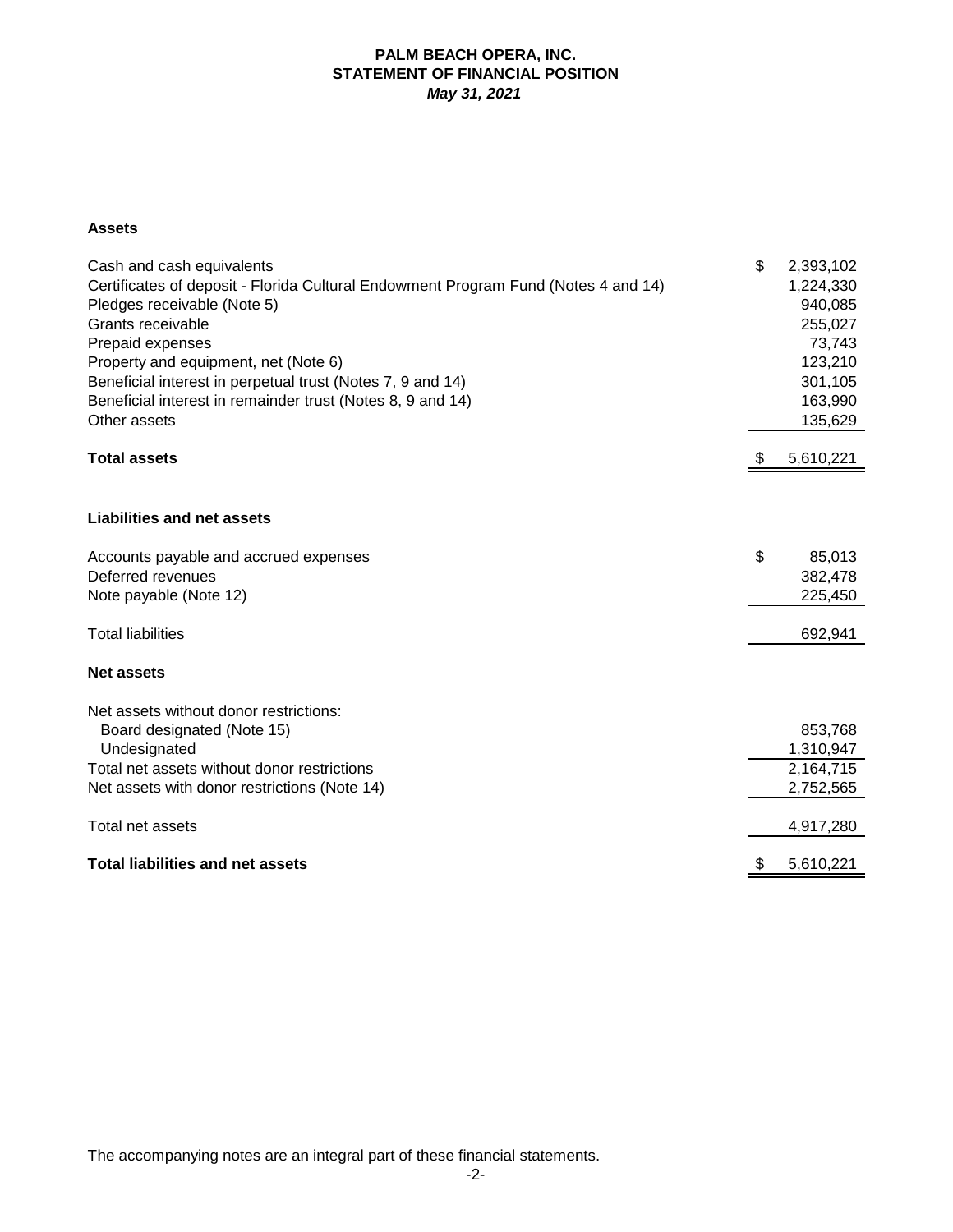## **PALM BEACH OPERA, INC. STATEMENT OF ACTIVITIES AND CHANGES IN NET ASSETS** *For the year ended May 31, 2021*

|                                                                | Without             | With                |                 |
|----------------------------------------------------------------|---------------------|---------------------|-----------------|
|                                                                | <b>Donor</b>        | <b>Donor</b>        | <b>Total</b>    |
|                                                                | <b>Restrictions</b> | <b>Restrictions</b> | <b>Funds</b>    |
| Operating revenue and other support                            |                     |                     |                 |
| Opera revenues                                                 | \$<br>251,630       | \$                  | \$<br>251,630   |
| Contributions                                                  | 2,266,462           | 349,035             | 2,615,497       |
| Contributions in-kind                                          | 66,800              |                     | 66,800          |
| Grant income                                                   | 10,000              | 255,027             | 265,027         |
| Special events                                                 |                     | 35,000              | 35,000          |
| Investment income                                              | 17,882              |                     | 17,882          |
| Net assets released from restrictions                          | 1,543,266           | (1,543,266)         |                 |
| Total operating support and revenues                           | 4,156,040           | (904, 204)          | 3,251,836       |
| <b>Operating expenses</b>                                      |                     |                     |                 |
| Program services:                                              |                     |                     |                 |
| Production                                                     | 2,403,126           |                     | 2,403,126       |
| Box office                                                     | 111,397             |                     | 111,397         |
| Education                                                      | 405,391             |                     | 405,391         |
| Supporting services:                                           |                     |                     |                 |
| General and administrative                                     | 606,201             |                     | 606,201         |
| Development                                                    | 435,151             |                     | 435,151         |
| Marketing                                                      | 322,348             |                     | 322,348         |
| Total operating expenses                                       | 4,283,614           |                     | 4,283,614       |
| Change in net assets from operations                           | (127, 574)          | (904, 204)          | (1,031,778)     |
| Non-operating revenues, support,<br>gains, losses and expenses |                     |                     |                 |
| Depreciation expense                                           | (26, 624)           |                     | (26, 624)       |
| PPP loan forgiveness                                           | 463,286             |                     | 463,286         |
| <b>ERC</b> tax credit                                          | 344,100             |                     | 344,100         |
| Unrealized loss on beneficial interest                         |                     |                     |                 |
| in remainder trust (Note 8)                                    |                     | 21,113              | 21,113          |
| Unrealized gain on beneficial interest                         |                     |                     |                 |
| in perpetual trust (Note 7)                                    |                     | (5, 572)            | (5, 572)        |
| Total non-operating revenues, support,                         |                     |                     |                 |
| gains, losses and expenses                                     | 780,762             | 15,541              | 796,303         |
| <b>Change in net assets</b>                                    | 653,188             | (888, 663)          | (235, 475)      |
| Net assets, beginning                                          | 1,511,527           | 3,641,228           | 5, 152, 755     |
| Net assets, ending                                             | 2,164,715<br>\$     | \$<br>2,752,565     | \$<br>4,917,280 |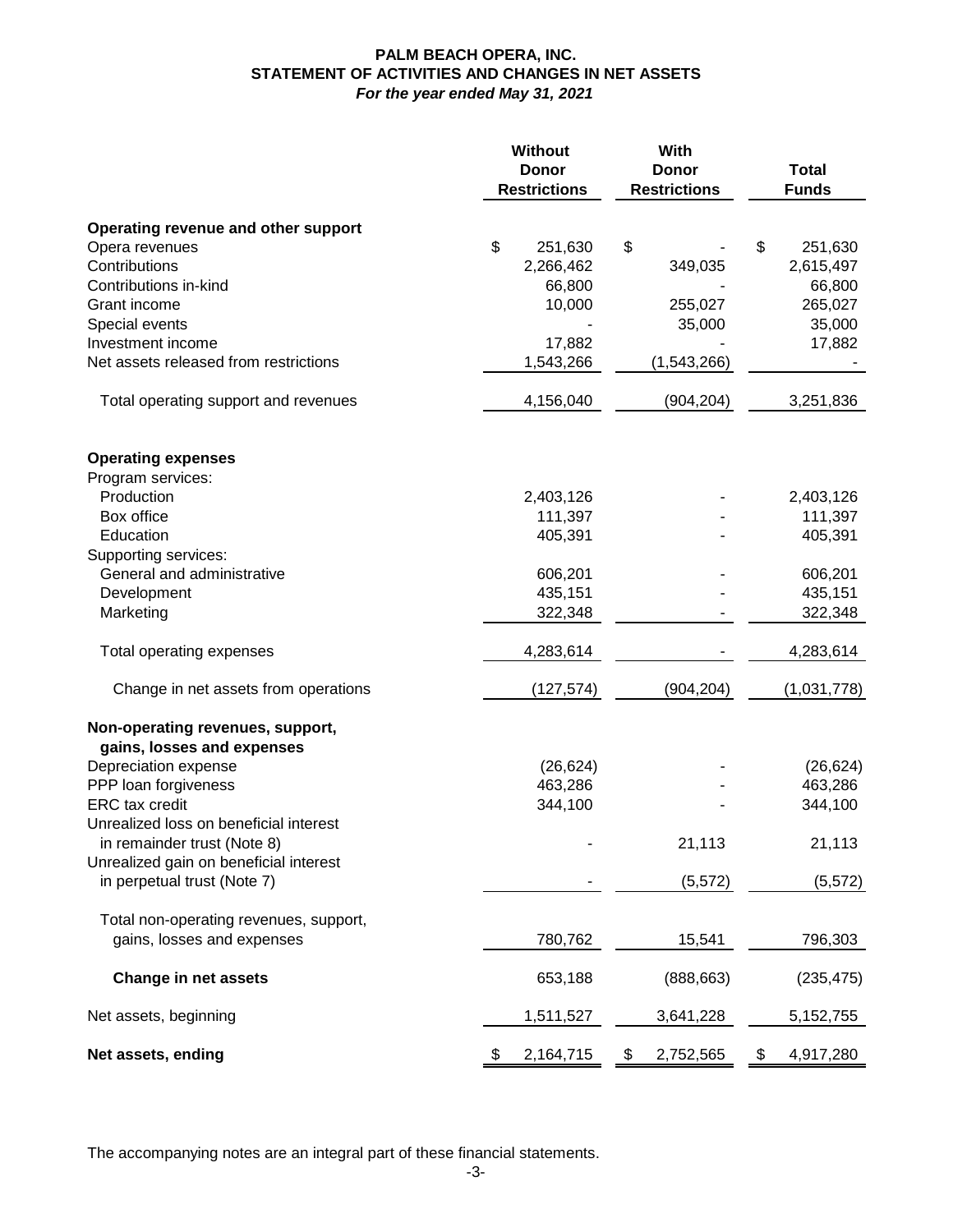## **PALM BEACH OPERA, INC. STATEMENT OF FUNCTIONAL EXPENSES** *For the year ended May 31, 2021*

| <b>Description</b>         | <b>Box Office</b> | <b>Development</b> | <b>Education</b> | <b>General and</b><br>Administrative | <b>Marketing</b> | <b>Production</b>          | <b>Total</b><br>Operating<br><b>Expenses</b> |
|----------------------------|-------------------|--------------------|------------------|--------------------------------------|------------------|----------------------------|----------------------------------------------|
| Advertising                | \$                | \$                 | \$               | \$                                   | \$<br>128,803    | \$                         | \$<br>128,803                                |
| Audio and visual           |                   |                    |                  |                                      |                  | 284,206                    | 284,206                                      |
| Computer expenses          |                   | 3,771              |                  | 16,943                               | 4,496            | 11,888                     | 37,098                                       |
| Donor recognition          |                   | 5,812              |                  | 111                                  |                  |                            | 5,923                                        |
| Dues and subscriptions     |                   |                    |                  | 8,721                                | 849              | 666                        | 10,236                                       |
| Employee benefits          | 10,142            | 16,353             | 60,531           | 5,031                                | 4,205            | 16,021                     | 112,283                                      |
| Event costs                |                   | 52,717             | 8,080            |                                      |                  |                            | 60,797                                       |
| Housing                    |                   |                    | 121,110          | ۰                                    |                  | 121,945                    | 243,055                                      |
| Insurance                  |                   |                    |                  | 90,670                               |                  |                            | 90,670                                       |
| Licenses, permits and fees |                   |                    |                  | 520                                  |                  | 220                        | 740                                          |
| Occupancy                  |                   |                    |                  | 117,361                              |                  | 111,945                    | 229,306                                      |
| Office expense             | 158               | 4,914              | 7,334            | 23,853                               | 6,669            | 3,206                      | 46,134                                       |
| Other employee costs       |                   | 1,042              |                  | 19,647                               |                  | 465                        | 21,154                                       |
| Other production costs     |                   |                    |                  |                                      |                  | 89,170                     | 89,170                                       |
| Outside services           | 425               | 40,286             | 7,949            | 30,900                               | 43,919           | 638                        | 124,117                                      |
| Payroll and payroll taxes  | 98,317            | 304,183            | 170,430          | 184,234                              | 131,708          | 1,002,266                  | 1,891,138                                    |
| Professional fees          |                   |                    |                  | 81,840                               |                  | 168,905                    | 250,745                                      |
| Repairs and maintenance    |                   |                    |                  | 90                                   |                  | 21,191                     | 21,281                                       |
| Retirement contributions   | 2,355             | 5,775              | 1,602            | 8,669                                | 1,699            | 6,456                      | 26,556                                       |
| Scenery and costumes       |                   |                    |                  |                                      |                  | 10,109                     | 10,109                                       |
| Supplies                   |                   |                    | 8,236            |                                      |                  | 13,709                     | 21,945                                       |
| Travel                     |                   | 298                | 20,119           | 18                                   |                  | 49,932                     | 70,367                                       |
| <b>Utilities</b>           |                   |                    |                  | 17,593                               |                  | 11,439                     | 29,032                                       |
| Venue                      |                   |                    |                  |                                      |                  | 478,749                    | 478,749                                      |
|                            | 111,397<br>\$     | \$<br>435,151      | \$<br>405,391    | \$<br>606,201                        | \$<br>322,348    | $\mathsf{\$}$<br>2,403,126 | 4,283,614<br>\$                              |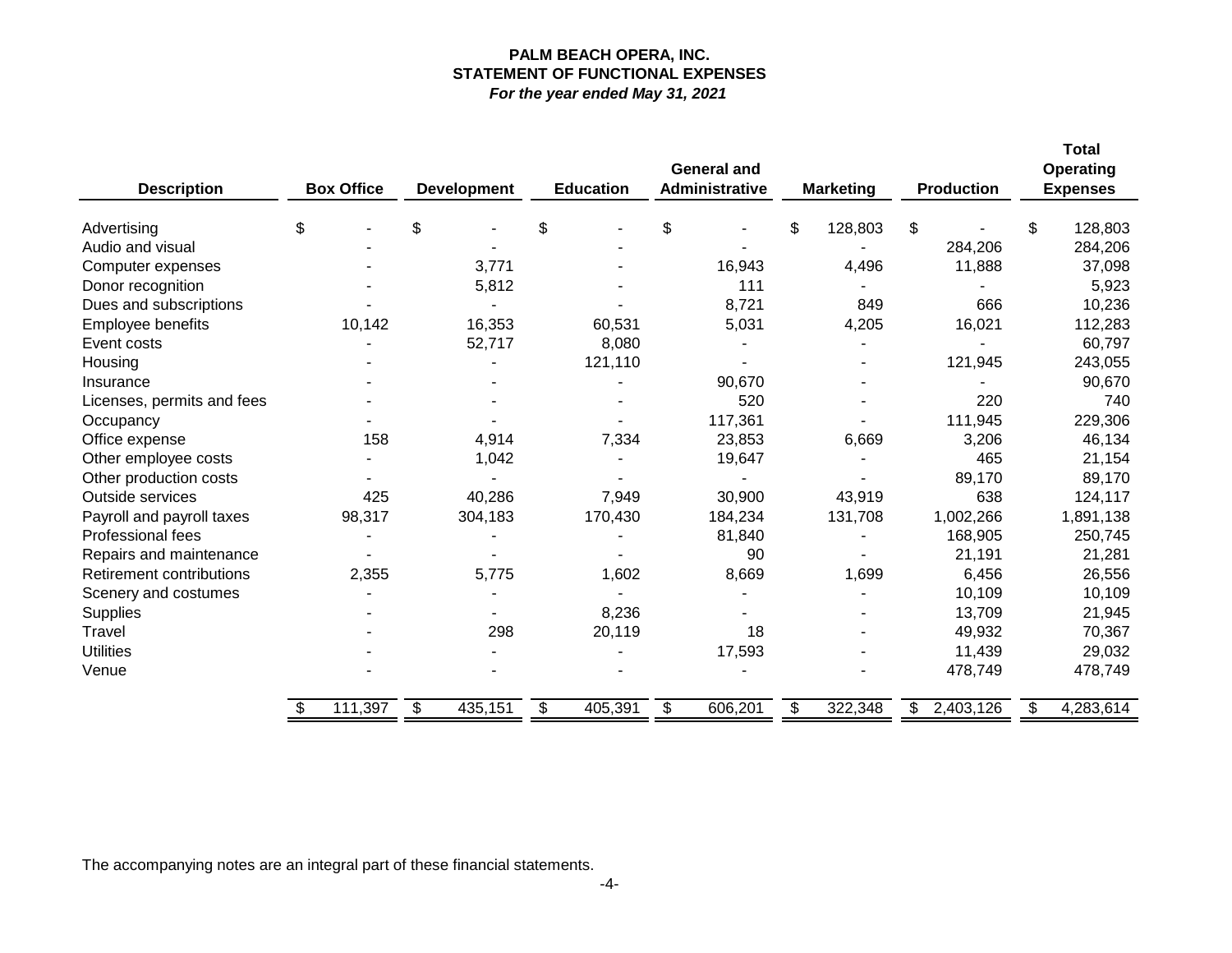## **PALM BEACH OPERA, INC. STATEMENT OF CASH FLOWS** *For the year ended May 31, 2021*

| Cash flows from operating activities                       |                  |
|------------------------------------------------------------|------------------|
| Change in net assets                                       | \$<br>(235, 475) |
| Adjustments to reconcile change in net assets              |                  |
| to net cash used by operating activities                   |                  |
| Depreciation expense                                       | 26,624           |
| PPP loan forgiveness                                       | (463, 286)       |
| Unrealized loss on beneficial interest in remainder trusts | (21, 113)        |
| Unrealized gain on beneficial interest in perpetual trusts | 5,572            |
| <b>Changes in assets and liabilities:</b>                  |                  |
| Pledges receivable                                         | 929,969          |
| Grants receivable                                          | (81, 882)        |
| Prepaid expenses                                           | 19,603           |
| Other assets                                               | (116, 737)       |
| Accounts payable and accrued liabilities                   | 25,233           |
| Deferred revenues                                          | (134, 967)       |
| Net cash used by operating activities                      | (46, 459)        |
| Cash flows from investing activities                       |                  |
| Maturities of certificates of deposit                      | 798,574          |
| Cash flows from financing activities                       |                  |
| Proceeds from note payable                                 | 225,450          |
| Net increase in cash and cash equivalents                  | 977,565          |
| Cash and cash equivalents, beginning                       | 1,415,537        |
| Cash and cash equivalents, ending                          | 2,393,102        |
| Supplemental disclosures of cash flow information:         |                  |
| Cash paid for income taxes                                 | \$               |
| Cash paid for interest                                     | \$               |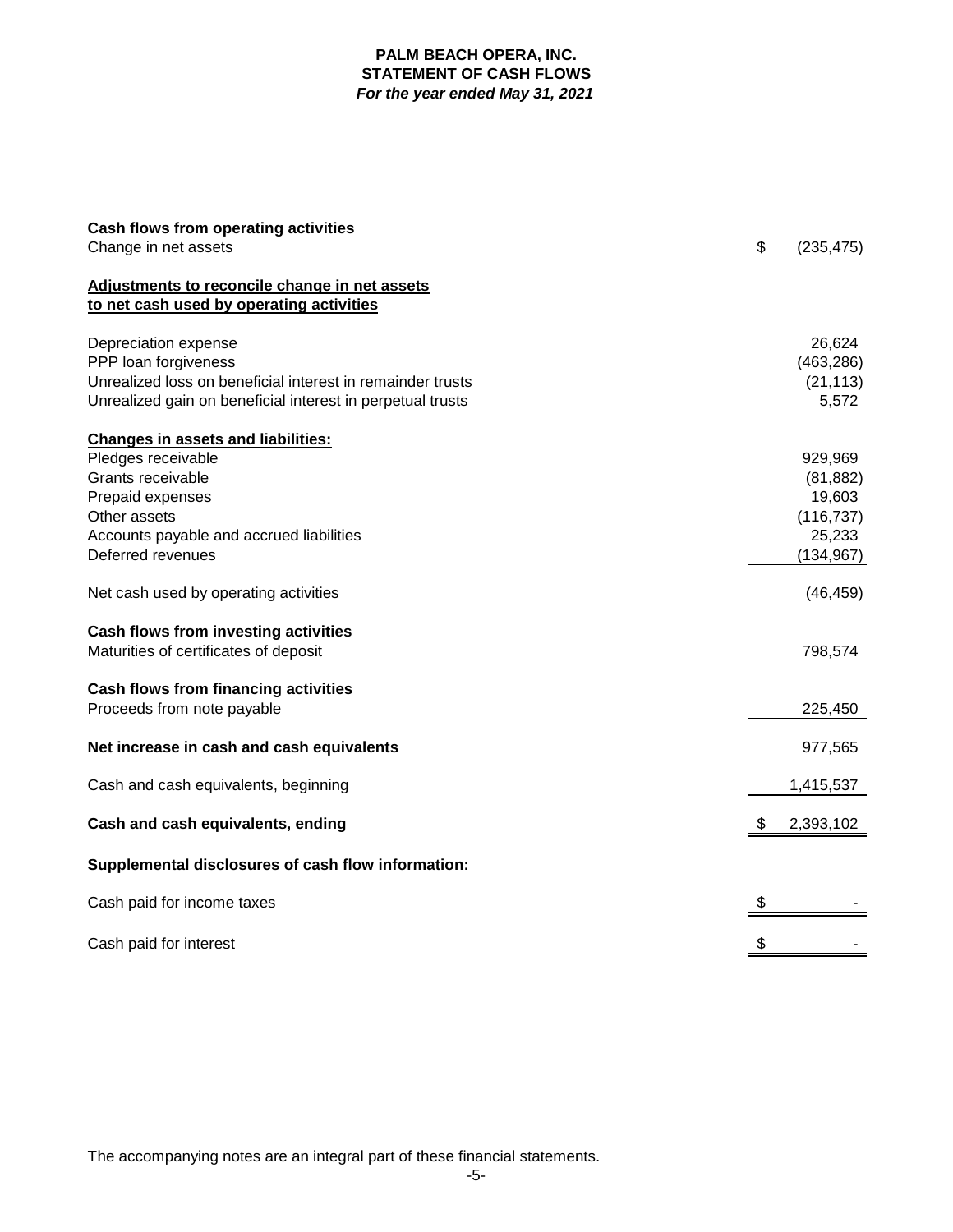## **NOTE 1: Organization**

PALM BEACH OPERA, Inc. ("the Opera") is a not-for-profit organization incorporated in the State of Florida in May 1962. The Opera is exempt from income tax under section 501(c)(3) of the Internal Revenue Code. The Opera's mission is to produce live opera at an international standard of excellence and to enrich the life of the communities it serves with a diverse offering of educational programs, concerts and lectures. Ticket sales and general contributions from donors represent the Opera's largest sources of revenue. Palm Beach Opera, Inc. is located in West Palm Beach, Florida.

#### **NOTE 2: Summary of significant accounting policies**

#### Basis of accounting and presentation

The financial statements of the Opera have been prepared on the accrual basis of accounting in accordance with accounting principles whereby revenues and gains are recorded when earned and expenses and losses are recorded when incurred. Resources are classified for accounting and reporting purposes into two categories of net assets – without donor restrictions, or with donor restrictions – according to externally (donor) imposed restrictions.

Net assets without donor restrictions include all resources that are not subject to donor-imposed restrictions of a more specific nature than those which only obligate the Opera to utilize funds in furtherance of its mission. Revenues received and expenses incurred in conducting the programs and services of the Opera are presented in the financial statements as without donor restrictions operating funds that increase or decrease without donor restrictions net assets.

Net assets with donor restrictions comprise of both temporarily and permanently restricted donations. Temporarily restricted donations carry specific, donor-imposed restrictions on the expenditure or other use of contributed funds. Temporary restrictions may expire either because of the passage of time or because the Opera has fulfilled the restrictions. Permanently restricted donations are those that are subject to donorimposed restrictions that will never lapse, thus requiring the assets to be maintained permanently as endowment funds.

Net realized and unrealized appreciation on endowment funds are classified in the financial statements as part of net assets without donor restrictions or net assets with donor restrictions based on donors' restrictions and interpretations of Florida law.

#### **Estimates**

The preparation of financial statements in conformity with generally accepted accounting principles requires management to make estimates and assumptions that affect the reported amounts of assets and liabilities and disclosure of contingent assets and liabilities at the date of the financial statements and the reported amounts of revenues and expenses during the reporting period. Accordingly, actual results could differ from those estimates.

#### Cash and cash equivalents

Cash and cash equivalents include all monies in banks including money market funds. Cash equivalents include highly liquid securities, including certificates of deposit, with original maturities of 90 days or less.

#### Certificates of deposit

Certificates of deposit consist of a certificate with an original maturity of more than 90 days. The certificates are carried at cost plus any interest earned and reinvested. The Opera, at least annually, assesses for any other-than-temporary impairment, and as of the date of these financial statements, the Opera does not believe any impairment exists.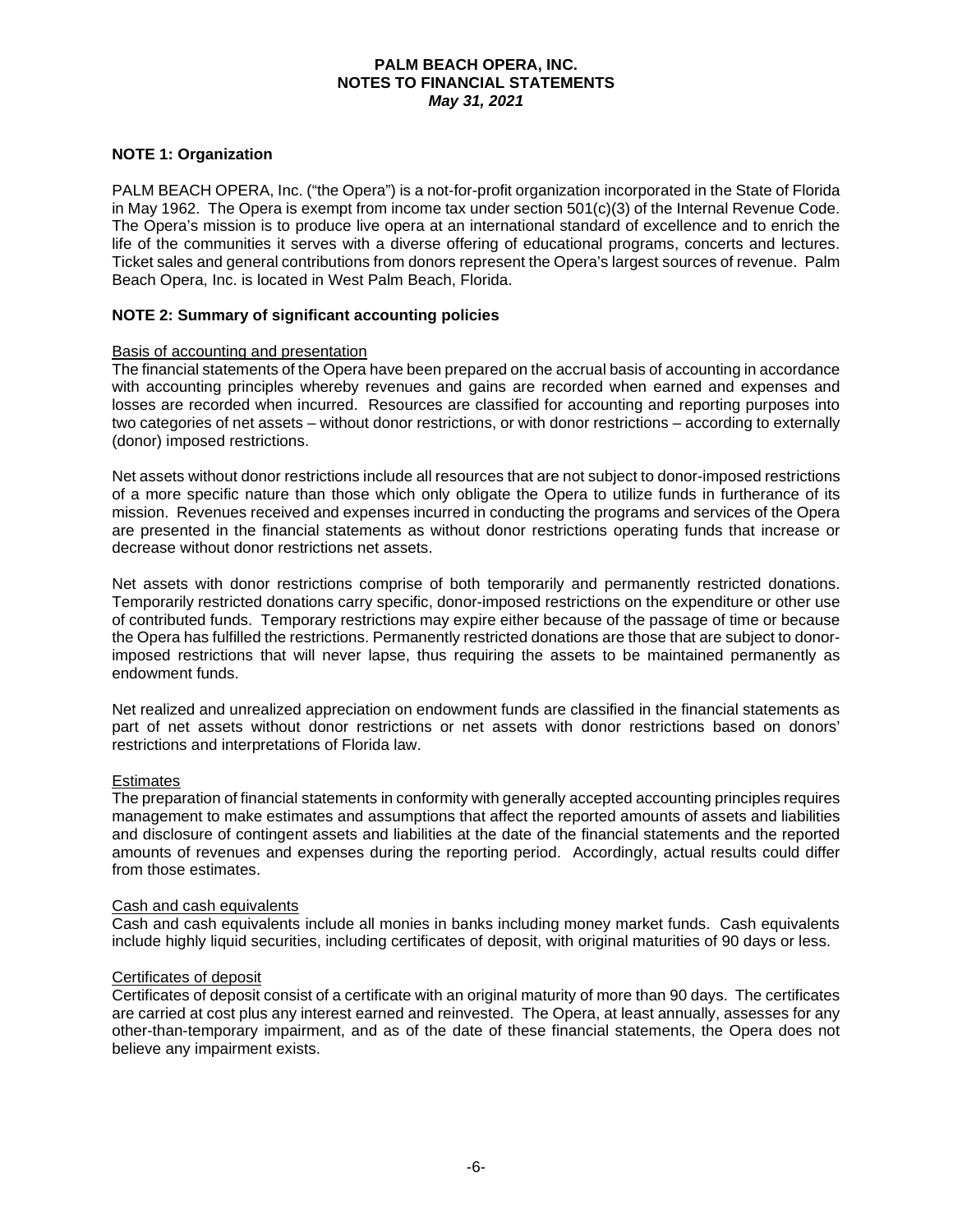#### **NOTE 2: Summary of significant accounting policies (continued)**

#### Prepaid expenses

Expenses applicable to the next fiscal year are included in prepaid expenses. Included in prepaid expenses are insurance coverage, future rent, various administrative costs, and costs associated with future productions.

#### Property and equipment

Property and equipment are recorded at cost. Capitalized property and equipment are depreciated over the estimated useful lives of the assets using the straight-line method of depreciation.

#### **Contributions**

Contributions, including unconditional promises to give, are recognized as revenue in the period when the donor's commitment received. All contributions are considered to be available for without donor restrictions use unless specifically restricted by the donor. When applicable, amounts received that are restricted for future periods (time restrictions) or are restricted by the donor for specific purposes (purpose restriction) are reported as with donor restricted support that increases that net asset class. As previously noted, the Opera does not have any with donor restrictions net assets.

When a donor restriction expires, that is, when a stipulated time restriction ends or purpose restriction is accomplished, with donor restrictions net assets are reclassified to without donor restrictions net assets and are reported in the statement of activities as net assets released from restriction. If a restriction is fulfilled in the same time period in which the contribution is received, the contribution is reported as without donor restrictions.

#### Deferred revenues

Deferred revenues represent funds received from advance ticket sales for the upcoming season of the Opera, as well as certain other receipts applicable to the 2021 – 2022 fiscal year.

#### Donated services

For the year ended May 31, 2021, the Opera received contributed goods and services for advertising and other services, which totaled \$66,800. This amount is reflected as in-kind contributions and expenses in the accompanying financial statements based upon estimated fair values assigned to them.

Additionally, a significant number of volunteers donated their time to the Opera's administration, educational programs, and fundraising campaigns. The value of donated volunteer time is not reflected in the accompanying financial statements, as it is presently not subject to objective valuation.

## Allocation of functional expenses

The cost of providing the Opera programs services and other activities have been summarized on a function basis in the statement of functional activities. Accordingly, certain costs have been allocated among the programs and supporting activities benefited.

#### Advertising

The Opera expenses the cost of advertising as incurred. Advertising expense was \$128,803 for the year ended May 31, 2021.

#### Compensated absences

Employees of the Opera are entitled to paid vacations, sick days, and other time off depending on job classification, length of service, and other factors. The Opera has a use it or lose it prior to fiscal year end policy and, accordingly, no liability has been recorded in the accompanying financial statements. The Opera's policy is to recognize the costs of compensated absences when paid to employees.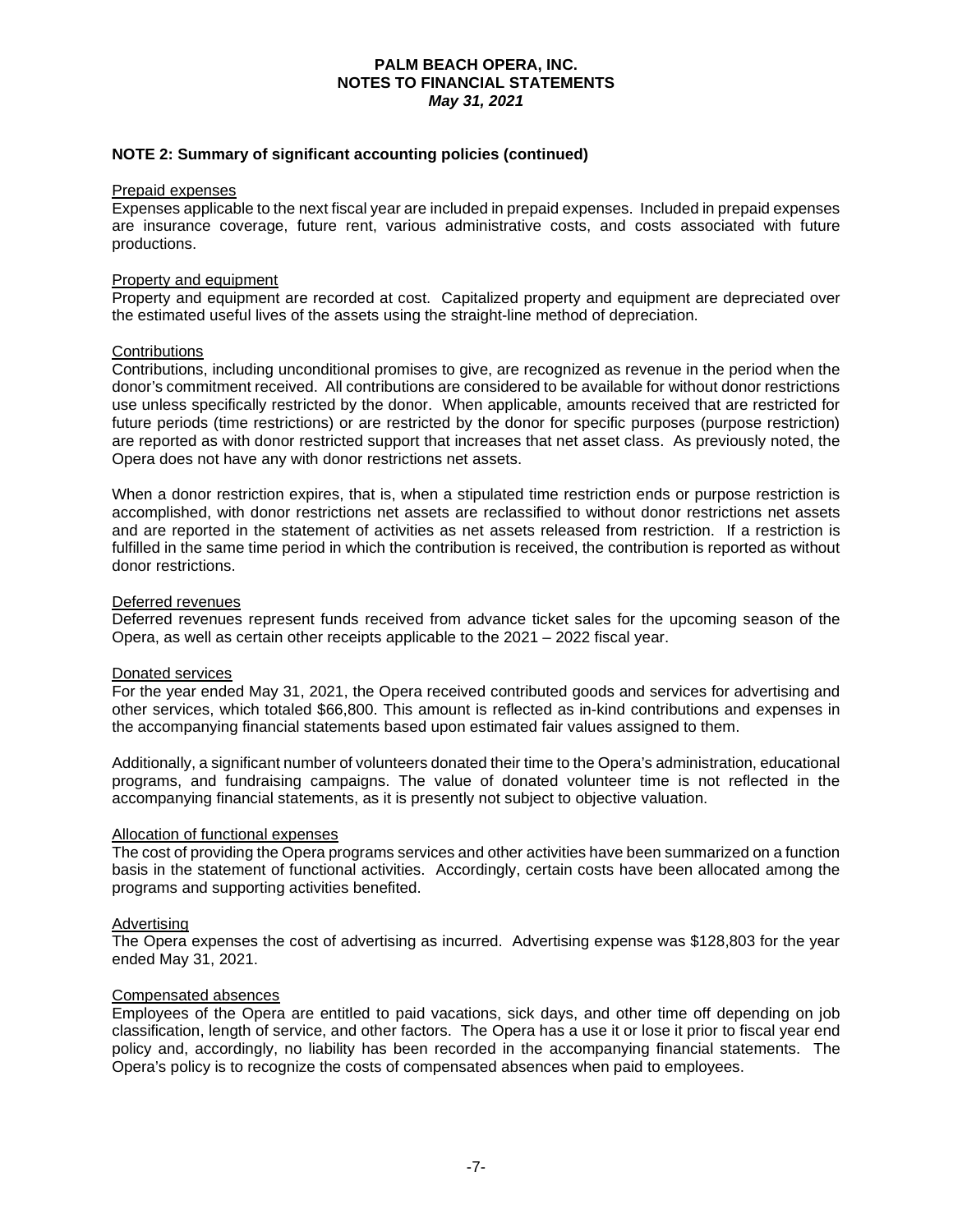#### **NOTE 2: Summary of significant accounting policies (continued)**

#### Income taxes

The Opera is generally exempt from income taxes under Internal Revenue Code Section 501(c)(3). Therefore, the Opera has made no provision for federal or state income taxes in the accompanying financial statements. Generally, the Opera's federal income tax returns for 2018 – 2020 remain subject to possible examination by the Internal Revenue Service.

#### Recently issued accounting pronouncements, not yet adopted

In February 2016, the FASB issued ASU No. 2016-02, *Leases*. The standard will affect all entities that lease assets and will require lessees to recognize a lease liability and a right-of-use asset for all leases (except short-term leases that have a duration of less than one year) as of the date on which the lessor makes the underlying asset available to the lessee. For non-public entities, such as the Opera, the new standard is effective for annual periods beginning after December 15, 2021. While the Opera expects the adoption of this standard to result in an increase to its reported assets and liabilities, the Association has not yet determined the full impact that the adoption of this standard will have on its financial statements and related disclosures.

#### **NOTE 3: Liquidity and availability of financial assets**

The Opera financial assets available to meet cash needs for general expenditure within one year at May 31, 2021 amounted to \$2,900,179. As of May 31, 2021, \$85,013 was not available for general use because of contractual or donor-imposed restrictions within one year.

#### **NOTE 4: Certificates of deposit**

Unrestricted and restricted certificates of deposits at May 31, 2021 consist of the following:

| Certificate of deposit, interest rate: 1.05% - 0.15% original issuance date: |              |
|------------------------------------------------------------------------------|--------------|
| August 27, 2019; maturity date: August 30, 2021 to October 1, 2021           | \$ 1,224,330 |

#### Florida Cultural Endowment Program

The Florida Cultural Endowment Program restricted investments were established in accordance with the terms of the Trust Agreements dated November 7, 1996 and August 4, 1999, between the State of Florida and the Opera (see Note 14).

#### **NOTE 5: Pledges receivable**

At May 31, 2021, the Opera has recorded net pledges receivable in the amount of \$940,085. This amount represents signed, irrevocable amounts due from donors in future periods. In accordance with the terms of the pledge agreements, the amounts are due during future periods and accordingly have been recorded as net assets with donor restrictions until receipt of the funds at which time the funds will be released from restriction. The Opera believes the pledges are fully collectible, and therefore, has not recorded an allowance for uncollectible accounts.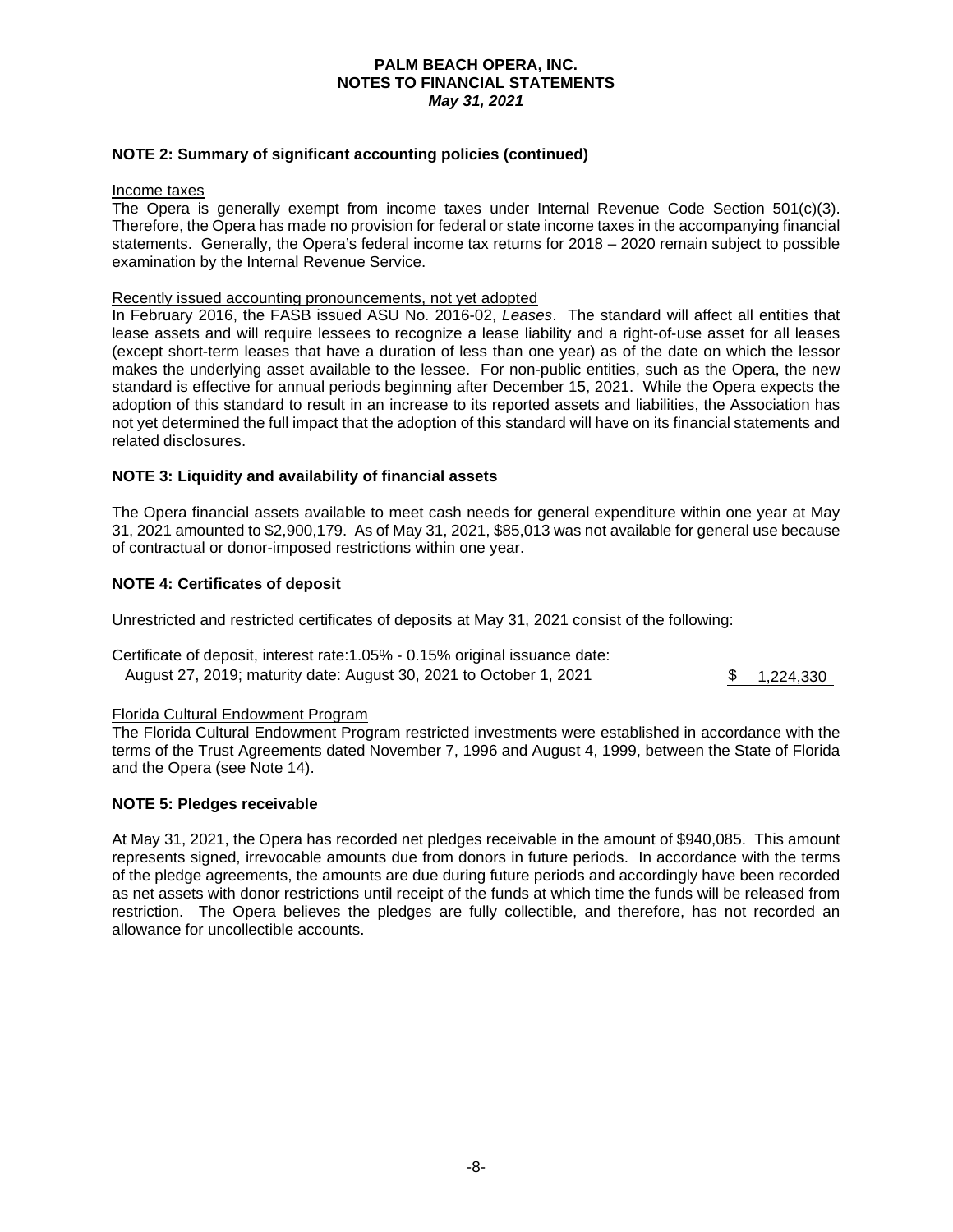## **NOTE 5: Pledges receivable (continued)**

The pledges receivable is due to be received, during the fiscal years ending, as follows:

| 2022                         | \$<br>555,000 |
|------------------------------|---------------|
| 2023                         | 245,000       |
| 2024                         | 120,000       |
| 2025                         | 20,000        |
| 2026                         | 20,000        |
|                              | 960,000       |
| Less: present value discount | (19, 915)     |
| Pledge receivable, net       | 940,085       |

The Opera applies a discount rate of 2% to its pledges with terms in excess of one year.

## **NOTE 6: Property and equipment**

A schedule of property, equipment, and accumulated depreciation was as follows at May 31, 2021:

| Equipment                      | S  | 154.029    |
|--------------------------------|----|------------|
| Leasehold improvements         |    | 196.897    |
| Furniture and fixtures         |    | 20.224     |
| Costumes and scenery           |    | 54,933     |
|                                |    | 426.083    |
| Less: accumulated depreciation |    | (302, 873) |
|                                | S. | 123.210    |

For the year ended May 31, 2021, depreciation expense was \$26,624.

On March 19, 2021, the Opera entered into an agreement to purchase property with a purchase price of \$4,000,000. The Opera made a deposit with the Escrow Agent in the amount of \$100,000. As of May 31, 2021, the Opera did not yet close on the property.

## **NOTE 7: Beneficial interest in perpetual trust**

The Opera is a beneficiary of an irrevocable trust created by a donor, the assets of which are held by a third-party trustee at a local financial institution. Under the terms of the agreement, the Opera is to receive the annual income from the trust in perpetuity. The interest in the trust was valued at \$301,105, at May 31, 2021, based on the fair value of the trust (see Note 9 for additional information regarding fair value) and is classified as net assets with donor restrictions in the accompanying financial statements. For the year ended May 31, 2021, the Opera recorded unrealized loss of \$5,572 related to the trust.

#### **NOTE 8: Beneficial interest in remainder trust**

The Opera is the beneficiary of a charitable remainder uni-trust. According to the trust agreement, the Opera will receive a distribution from the trust, of 100% of the remaining assets in accordance with the trust agreement, upon the death of the final participant in each trust. At May 31, 2021, the fair value of the trust is \$163,990 (see Note 9 for additional information regarding fair value). For the year ended May 31, 2021, the Opera recorded \$21,113 of unrealized gain related to the trust.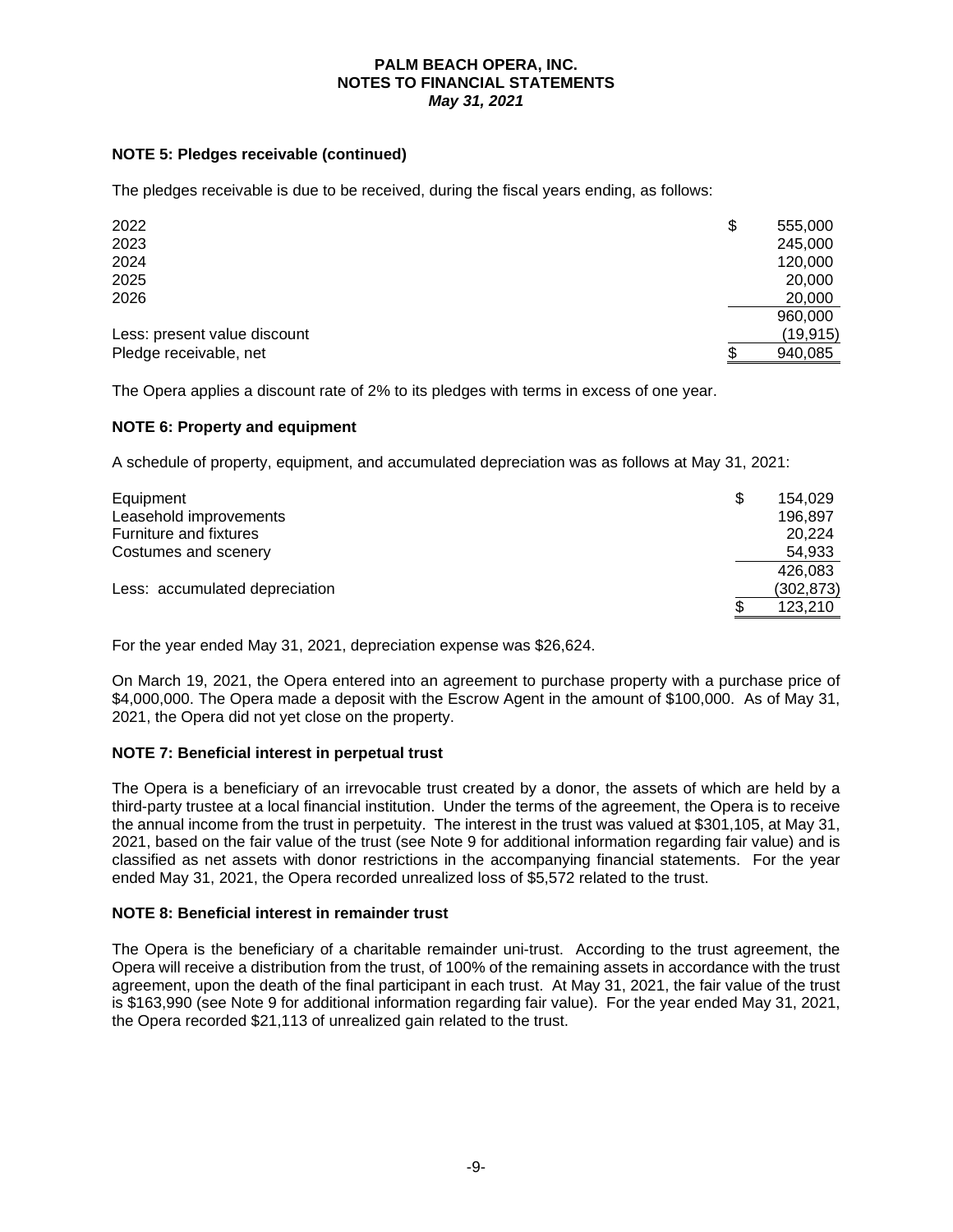#### **NOTE 9: Fair value measurements**

FASB ASC 820, *Fair Value Measurement*, established a fair value hierarchy that categorizes the inputs to valuation methods, used to measure fair value, into three unique levels, they are:

*Level 1 inputs* – are quoted prices (unadjusted) in active markets for identical assets or liabilities that the Association can access at the measurement date. Level 1 inputs are given the highest precedence.

*Level 2 inputs* – are inputs other than quoted prices included within Level 1 that are observable for the asset or liability, either directly or indirectly. An example of a Level 2 input would be quoted prices in active markets for similar, but not identical, assets or liabilities.

*Level 3 inputs* – are unobservable for the asset or liability. Level 3 inputs are given the lowest precedence.

The following schedule details the fair value of the Association's assets, by level, at May 31, 2021:

| Description                               | Fair Value at<br>May 31, 2021 | <b>Quoted Prices</b><br>in Active<br>Markets for<br>Identical<br>Assets<br>(Level 1) | Significant<br>Other<br>Observable<br>Inputs<br>(Level 2) | Significant<br>Unobservable<br>Inputs<br>(Level 3) |
|-------------------------------------------|-------------------------------|--------------------------------------------------------------------------------------|-----------------------------------------------------------|----------------------------------------------------|
| Beneficial interest in<br>remainder trust | 163,990                       | 163,990                                                                              |                                                           |                                                    |
| Beneficial interest in<br>perpetual trust | \$<br>301,105                 | 301,105                                                                              |                                                           |                                                    |

#### **NOTE 10: Concentration of credit risk**

The Opera maintains its cash in bank at various financial institutions whereby deposits are insured up to \$250,000 by the Federal Deposit Insurance Corporation; balances at times may exceed this federally insured limit. At May 31, 2021, the Opera has uninsured deposits in the amount of \$1,294,299 due to timing. The Opera believes that the financial institution it uses have sufficient ratings to mitigate this risk.

Subsequent to year end the money went into the Insured Cash Sweep (ICS) account which is fully insured.

#### **NOTE 11: Line of credit payable**

On September 25, 2020, the Opera renewed its existing line of credit in the amount of \$684,000 with Northern Trust for short term working capital. The line of credit expires September 20, 2021 and bears a variable interest rate of LIBOR rate plus 2.75%. At May 31, 2021, the interest rate was 3.01%. The line of credit is payable in monthly installments of interest only, until September 20, 2021, at which time all principal and accrued interest are payable in full. The line of credit is collateralized by the Opera's certificate of deposit held at Northern Trust. At May 31, 2021, the outstanding balance on the line of credit is \$0.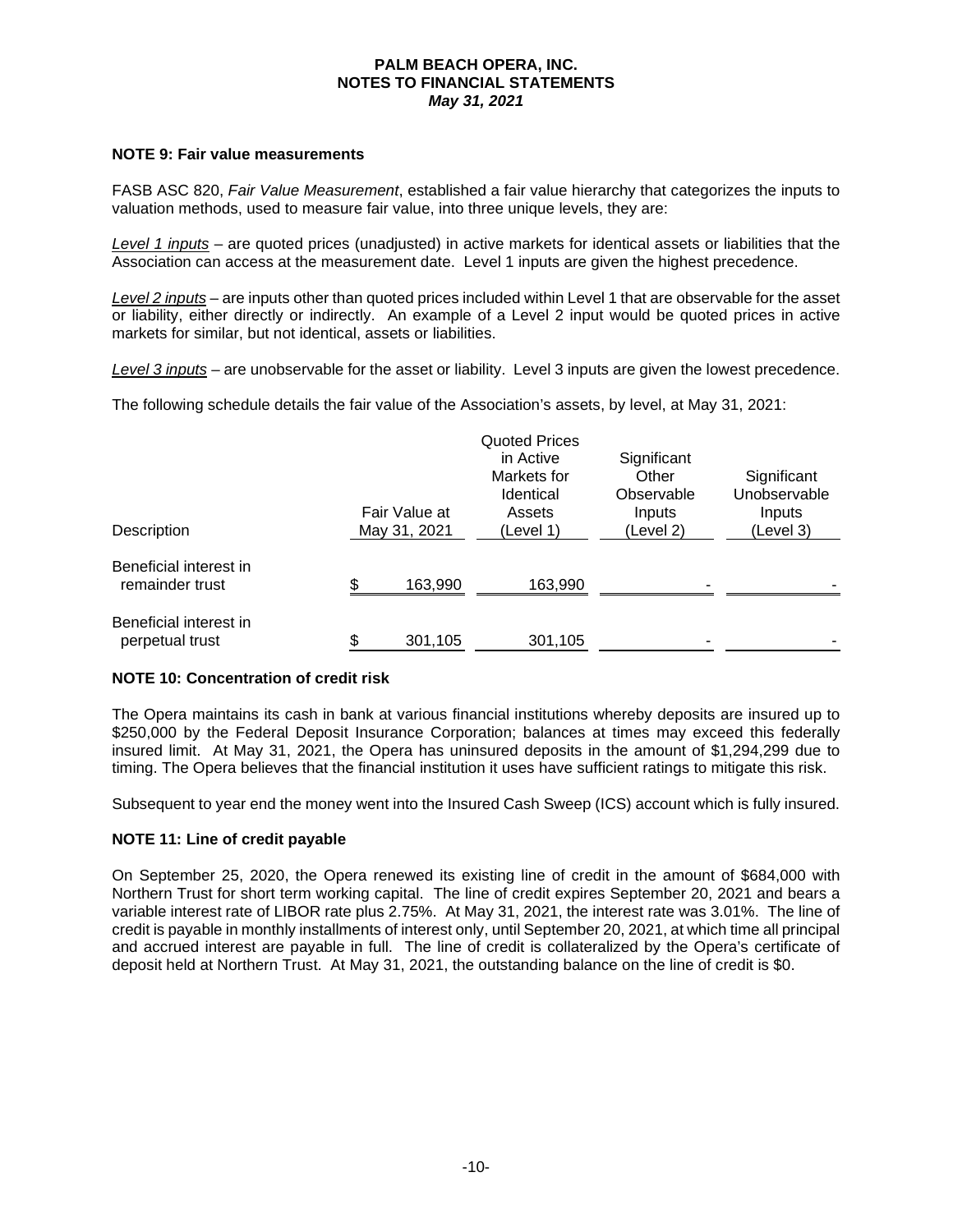#### **NOTE 12: Notes payable**

During 2020, the Opera entered into a loan agreement in the amount of \$463,286 under the Paycheck Protection Program authorized by the Coronavirus Aid, Relief, and Economic Security Act ("the Program"). The note bore a fixed interest rate of 1.00% per annum. No interest or principal was due during the first six months of the loan. As of May 31, 2021, the outstanding balance on the note payable was forgiven in full.

During 2021, the Opera entered into a loan agreement in the amount of \$225,450 under the Paycheck Protection Program authorized by the Coronavirus Aid, Relief, and Economic Security Act ("the Program"). The note bears a fixed interest rate of 1.00% per annum. Principal and interest will be payable in equal monthly installments over the loan period. The loan matures five years from the date of the loan agreement. At May 31, 2021, the outstanding balance on the note payable was \$225,450.

#### **NOTE 13: Leases**

Effective, July 1, 2016, the Opera entered into a five-year lease, ending July 31, 2021, with a one-year extension through July 31, 2022, for administrative office space. For the year ended May 31, 2021, office lease expense was \$117,361. The future lease payments are as follows:

| For the year ending May 31:                                                                                                         |    |         |
|-------------------------------------------------------------------------------------------------------------------------------------|----|---------|
| 2022                                                                                                                                | \$ | 115,302 |
| 2023                                                                                                                                |    | 19,350  |
| Total minimum lease payments                                                                                                        |    | 134,652 |
| NOTE 14: Net assets with donor restrictions                                                                                         |    |         |
| Net assets with temporary donor restrictions<br>Net assets with temporary donor restrictions consist of the following May 31, 2021: |    |         |
| Grants receivable                                                                                                                   | S  | 187.385 |

| Giants receivable                               | 107.309   |
|-------------------------------------------------|-----------|
| Special events                                  | 35,000    |
| Beneficial interest in remainder trust (Note 8) | 163.990   |
| Pledges receivable, net of discount             | 865,085   |
|                                                 | 1.251.460 |

Net assets with permanent donor restrictions

The Opera was awarded two grants (first in 1996 and second in 1999) totaling \$480,000 from the State of Florida's Cultural Endowment Program. The grants require the Opera to deposit these funds along with \$720,000 of the Opera's funds in a pre-approved investment plan under the agreement. The Opera is entitled to use the investment income which these funds earn but cannot invade the principal. Therefore, total funds with permanent donor restrictions related to the grants were \$1,200,000. The Opera, at the discretion of the Board of Directors, has the option, at any time, to return the \$480,000 to the State of Florida. Upon this return of capital to the State, the Opera's portion of \$720,000 would become without donor restriction funds for use in operations.

In addition, the beneficial interest in perpetual trust which had a fair value of \$301,105 at May 31, 2021, is also recorded as net assets with permanent donor restrictions (see Notes 7 and 9 for additional information).

Accordingly, assets totaling \$1,501,105 are net assets with permanent donor restrictions at May 31, 2021.